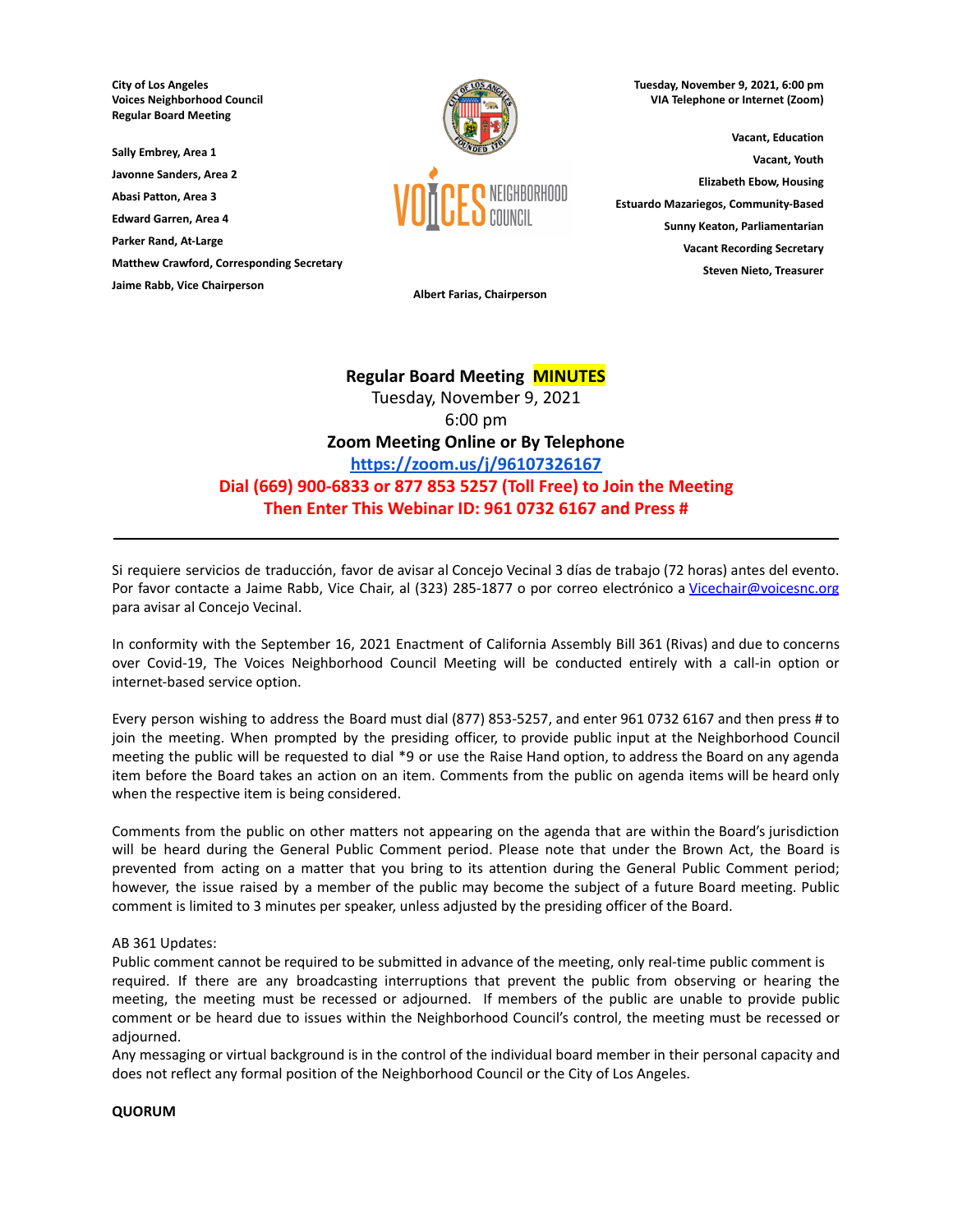The Voices Neighborhood Council has 14 elected positions and one nominated position. The Voices Neighborhood Council must have eight members present for quorum to conduct official business.

# *AGENDA FOR 11/9/2021*

*Call to Order @6:10 pm* Roll Call A. Farias, J. Rabb, S. Nieto, E. Garren, S. Embrey, P. Rand, S. Keaton, E. Mazariegos, A. Patton, M. *Crawford, J. Sanders Absent: E. Ebow*

# **Action Items**

All items listed are designated for discussion and possible action by the Voices Neighborhood Council. Council items identified as presentations may be proposed for action by the Council and will be reflected as such in the meeting minutes.

| Item             | Reference<br><b>Number</b> | <b>Matter</b>                                                                                                                                                                                                                                                                                                                                                                                                                                                                                                                                                                                                                                                                                                                                                                                                                                                                                                                                                                                                                                                                                                                                                                                                                                                                     |  |
|------------------|----------------------------|-----------------------------------------------------------------------------------------------------------------------------------------------------------------------------------------------------------------------------------------------------------------------------------------------------------------------------------------------------------------------------------------------------------------------------------------------------------------------------------------------------------------------------------------------------------------------------------------------------------------------------------------------------------------------------------------------------------------------------------------------------------------------------------------------------------------------------------------------------------------------------------------------------------------------------------------------------------------------------------------------------------------------------------------------------------------------------------------------------------------------------------------------------------------------------------------------------------------------------------------------------------------------------------|--|
| 1.               | 1121-01                    | General Public Comment on Non-Agenda Items (limit 3 minutes per speaker) Prevention specialist, Elida<br>Arroyo regarding drug awareness workshops; youth prevention programs at Avalon Harbor Community<br>Center. Devon for The Black Resource Center is doing a redistricting presentation at Park Mesa Heights NC<br>board meeting Saturday, 11/13.                                                                                                                                                                                                                                                                                                                                                                                                                                                                                                                                                                                                                                                                                                                                                                                                                                                                                                                           |  |
| 2.               | 1121-02                    | <b>Community/Government Reports and Announcements</b><br>A. LAPD Senior Lead Officers -Southwest and 77th St. Officer Canizales update: 12/3 (9-11am) at 711<br>Gage/Fig Coffee with Cops; 11/19 Carnival at 77th St. Station; 12/4 Walk w/ Cop at Vermont Square<br>Park 9am-10:30am; Crime lower this week - stolen cars<br>B. Office of Supervisor Holly Mitchell's office - Alfonso Ruiz-Delgado - not present<br>C. State Senator Sydney Kamlager-Dove's office - Josef Siroky - not present<br>D. Council District 9 - Kendal Lake Operation Gobble Event 11/20 turkey - drive through at CD9 office<br>-sign up in advance; Senior luncheon will be week of 11/15.<br>Mayor's Office - Edith Vega - Vaccine mandates required at restaurants, gyms, bars, city businesses,<br>E.<br>etc. Vaccine for childrens and boosters for adults available; rental assistance programs; Covid<br>memorial 11/18-11/20<br>USC Civic Engagement- Steve Wesson 12/18 Holiday event at USC Village; Trojan Shop Local business<br>F.<br>were referred by councilmembers<br>G. Department of Neighborhood Empowerment-Thomas Soong - Vanessa Serrano, Civic Leadership<br>Team; Module 3 re: CIS and Agenda Building on 11/30; Virtual meetings continue through the end of<br>this year. |  |
| $\overline{3}$ . | 1121-03                    | Treasurer's Report: Monthly Expenditure Report<br>Review and discussion of VoicesNC Budget and MERs for October 2021.<br>Member/Committee: S. Nieto, Treasurer<br>Proposed Action 1: Motion to APPROVE the October 2021 MERs. MERs to be submitted by November 30,<br>2021. Perform BAC.<br>1: S. Nieto, 2nd: J. Rabb. 10 YES, 0 NO, MOTION CARRIES.                                                                                                                                                                                                                                                                                                                                                                                                                                                                                                                                                                                                                                                                                                                                                                                                                                                                                                                              |  |
| 4.               | 1121-04                    | <b>Meeting Minutes</b><br>Review and discussion of minutes from the October (10/12/21) meeting.<br>Member/Committee: A. Farias<br>Proposed Action: Motion to APPROVE the minutes for the October 2021 General Board Meeting.<br>1: J. Rabb, 2nd: E. Garren. 10 YES, 0 NO, MOTION CARRIES.                                                                                                                                                                                                                                                                                                                                                                                                                                                                                                                                                                                                                                                                                                                                                                                                                                                                                                                                                                                         |  |
| 5.               | 1121-05                    | <b>NPG Request for Seeds of Glory</b><br>Member/Committee: S. Zurita/BOP Committee<br>NPG Request by Mildred Burge, Seeds of Morning Glory                                                                                                                                                                                                                                                                                                                                                                                                                                                                                                                                                                                                                                                                                                                                                                                                                                                                                                                                                                                                                                                                                                                                        |  |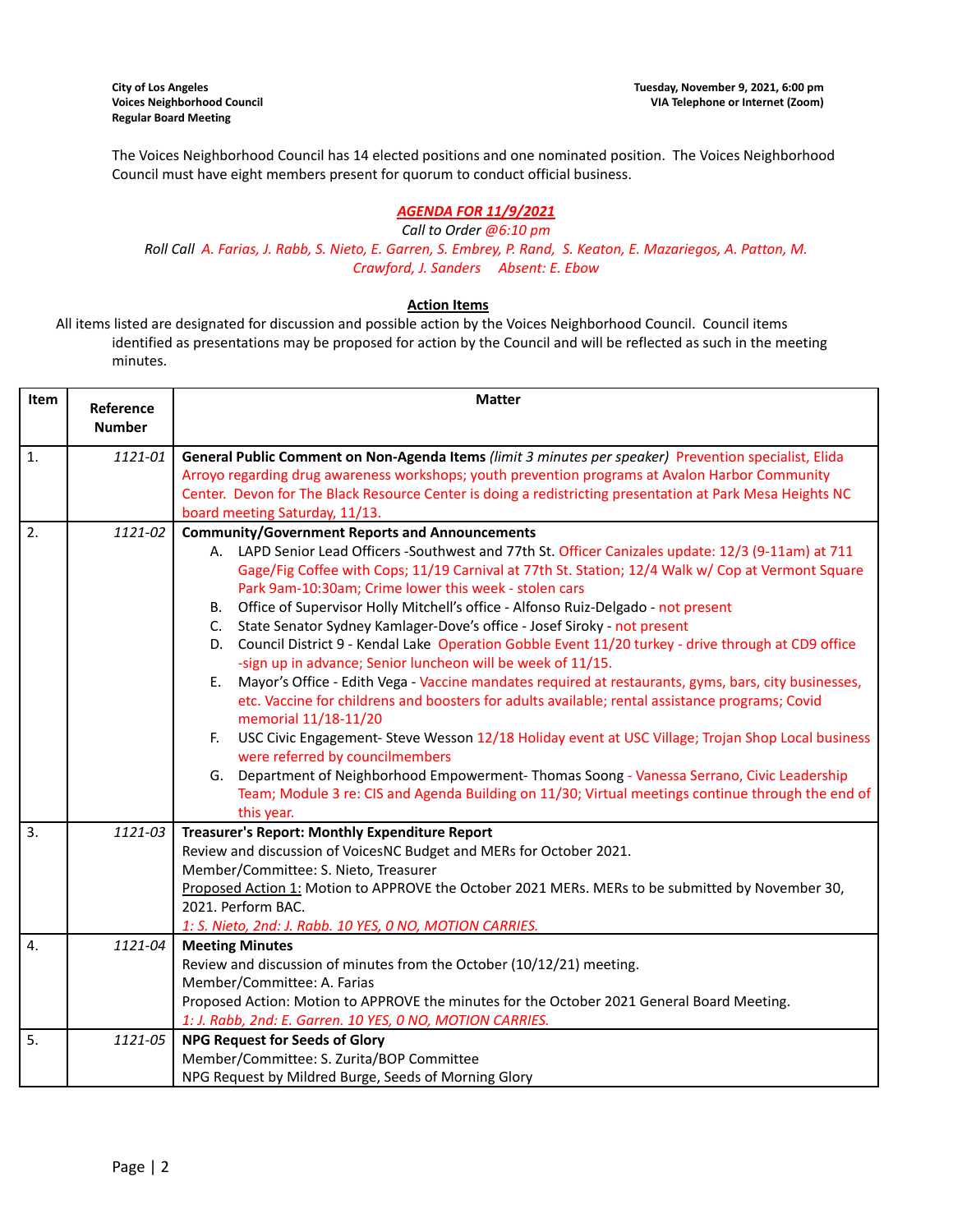|     |         | Proposed Action: Motion to APPROVE NPG request of up to \$5,000 for blankets, jackets and hygiene kits for<br>homeless individuals within our boundaries. 1: S. Keaton, 2nd. E. Garren - Motion to approve the \$2,595.13<br>for blankets, jackets, hygiene kits for homeless individuals within our boundaries - in December 2021 the<br>organization plans to feed & distribute the items to homeless individuals from Vernon/Flower down to 54th |
|-----|---------|-----------------------------------------------------------------------------------------------------------------------------------------------------------------------------------------------------------------------------------------------------------------------------------------------------------------------------------------------------------------------------------------------------------------------------------------------------|
|     |         | St. Volunteers - family, court ordered, non-profit partners.<br>1.A. Farias 2nd: M. Crawford Amended Motion to approve the \$2,595.13 for blankets, jackets, hygiene kits for<br>homeless individuals within our boundaries and requested Mildred from Seeds of Glory come back to give a<br>summary of the event in January 2022. 9 YES, 1 Abstain, 0 NO, MOTION CARRIES.                                                                          |
| 6.  | 1121-06 | <b>Bill Greene Memorial Park (Figueroa &amp; Slauson)</b>                                                                                                                                                                                                                                                                                                                                                                                           |
|     |         | Presentation by Sherilyn Correa and a representative from the Recreation and Park Department.                                                                                                                                                                                                                                                                                                                                                       |
|     |         | Proposed Action: Motion to APPROVE support with final recommendations for the Bill Greene Memorial Park                                                                                                                                                                                                                                                                                                                                             |
|     |         | Recommend that all 4 potential art spaces remain open; construction plans are underway. No motion.                                                                                                                                                                                                                                                                                                                                                  |
| 7.  | 1121-07 | Think Outside the Box (Electrical) Project                                                                                                                                                                                                                                                                                                                                                                                                          |
|     |         | Member/Committee: S. Zurita/BOP Committee                                                                                                                                                                                                                                                                                                                                                                                                           |
|     |         | Proposed Action: Motion to APPROVE 6 final designs from 6 artists for the electrical box project.<br>1: J.Rabb 2nd: M. Crawford. 9 YES, 0 NO, MOTION CARRIES.                                                                                                                                                                                                                                                                                       |
| 8.  | 1121-08 | <b>Homeless Encampments</b>                                                                                                                                                                                                                                                                                                                                                                                                                         |
|     |         | Member/Committee: A. Farias                                                                                                                                                                                                                                                                                                                                                                                                                         |
|     |         | Proposed Action: Motion to recommend locations within our boundaries to clean up encampments.                                                                                                                                                                                                                                                                                                                                                       |
|     |         | 110 Freeway between King/Slauson off Flower and Grant; 10-15 schools on radar to help clean up                                                                                                                                                                                                                                                                                                                                                      |
|     |         | encampments; enforcement will be challenging once these locations are identified. City Council has to                                                                                                                                                                                                                                                                                                                                               |
|     |         | approve each location for this ordinance. 1 A. Farias 2nd: E. Garren Motion to table to discuss further at the                                                                                                                                                                                                                                                                                                                                      |
|     |         | November Planning & Land Use Committee meeting. MOTION CARRIES.                                                                                                                                                                                                                                                                                                                                                                                     |
| 9.  | 1121-09 | Los Angeles Council District Redistricting                                                                                                                                                                                                                                                                                                                                                                                                          |
|     |         | Member/Committee: Estuardo Mazariegos/Planning & Land Use                                                                                                                                                                                                                                                                                                                                                                                           |
|     |         | Proposed Action: Motion to AMEND the Community Impact Statement on Redistricting and send to all                                                                                                                                                                                                                                                                                                                                                    |
|     |         | council members and city clerk.                                                                                                                                                                                                                                                                                                                                                                                                                     |
|     |         | City Council voted today to keep Expo and USC within the CD9 district. There are 2 more public hearings and                                                                                                                                                                                                                                                                                                                                         |
|     |         | a final vote in December. Will add to the December agenda.                                                                                                                                                                                                                                                                                                                                                                                          |
| 10. | 1121-10 | <b>Committee &amp; Liaison Reports Assignments</b>                                                                                                                                                                                                                                                                                                                                                                                                  |
|     |         | Council to report on committee and liaison activities and invite interested stakeholders to participate in                                                                                                                                                                                                                                                                                                                                          |
|     |         | scheduled meetings.                                                                                                                                                                                                                                                                                                                                                                                                                                 |
|     |         | . BOP Committee - meeting on Monday, 11/15 at 6pm will be discussing Holiday event, Electrical boxes,<br>mural project update                                                                                                                                                                                                                                                                                                                       |
|     |         | • Planning & Land Use Committee - redistricting, climate crisis, building/planning with electrical                                                                                                                                                                                                                                                                                                                                                  |
|     |         | infrastructures, homeless encampments- meeting on Friday, 11/19 at 5pm.                                                                                                                                                                                                                                                                                                                                                                             |
|     |         | • Health and Safety Committee                                                                                                                                                                                                                                                                                                                                                                                                                       |
|     |         | • Budget & Finance Committee                                                                                                                                                                                                                                                                                                                                                                                                                        |
|     |         | • Ad hoc Sustainability Committee                                                                                                                                                                                                                                                                                                                                                                                                                   |
|     |         | • Ad hoc Business Committee                                                                                                                                                                                                                                                                                                                                                                                                                         |
|     |         | • LA LGBTQ+ Alliance of Neighborhood Councils Liaison                                                                                                                                                                                                                                                                                                                                                                                               |
|     |         | • CPAB - 77th Liaison & Southwest Liaison                                                                                                                                                                                                                                                                                                                                                                                                           |
|     |         | • Homeless Liaison                                                                                                                                                                                                                                                                                                                                                                                                                                  |
|     |         | . SLAANC Liaison - redistricting, little representation from CD9 neighborhood councils at SLAANC.                                                                                                                                                                                                                                                                                                                                                   |
|     |         | • Area Representatives (1, 2, 3, 4 and At-Large)                                                                                                                                                                                                                                                                                                                                                                                                    |
|     |         | Proposed Action: Council to establish standing committee, to assign committee chairs, members and liaisons                                                                                                                                                                                                                                                                                                                                          |
| 11. | 1121-11 | <b>Voices Vacancies</b>                                                                                                                                                                                                                                                                                                                                                                                                                             |
|     |         | Review and discussion of vacant council seat, unassigned committees, liaisons, liaison alternates, and                                                                                                                                                                                                                                                                                                                                              |
|     |         | recruitment of community stakeholders for committee assignment. Discuss council member absences. Invite                                                                                                                                                                                                                                                                                                                                             |
|     |         | all committee members to be sworn in during the next meeting.                                                                                                                                                                                                                                                                                                                                                                                       |
|     |         | Member/Committee: A. Farias                                                                                                                                                                                                                                                                                                                                                                                                                         |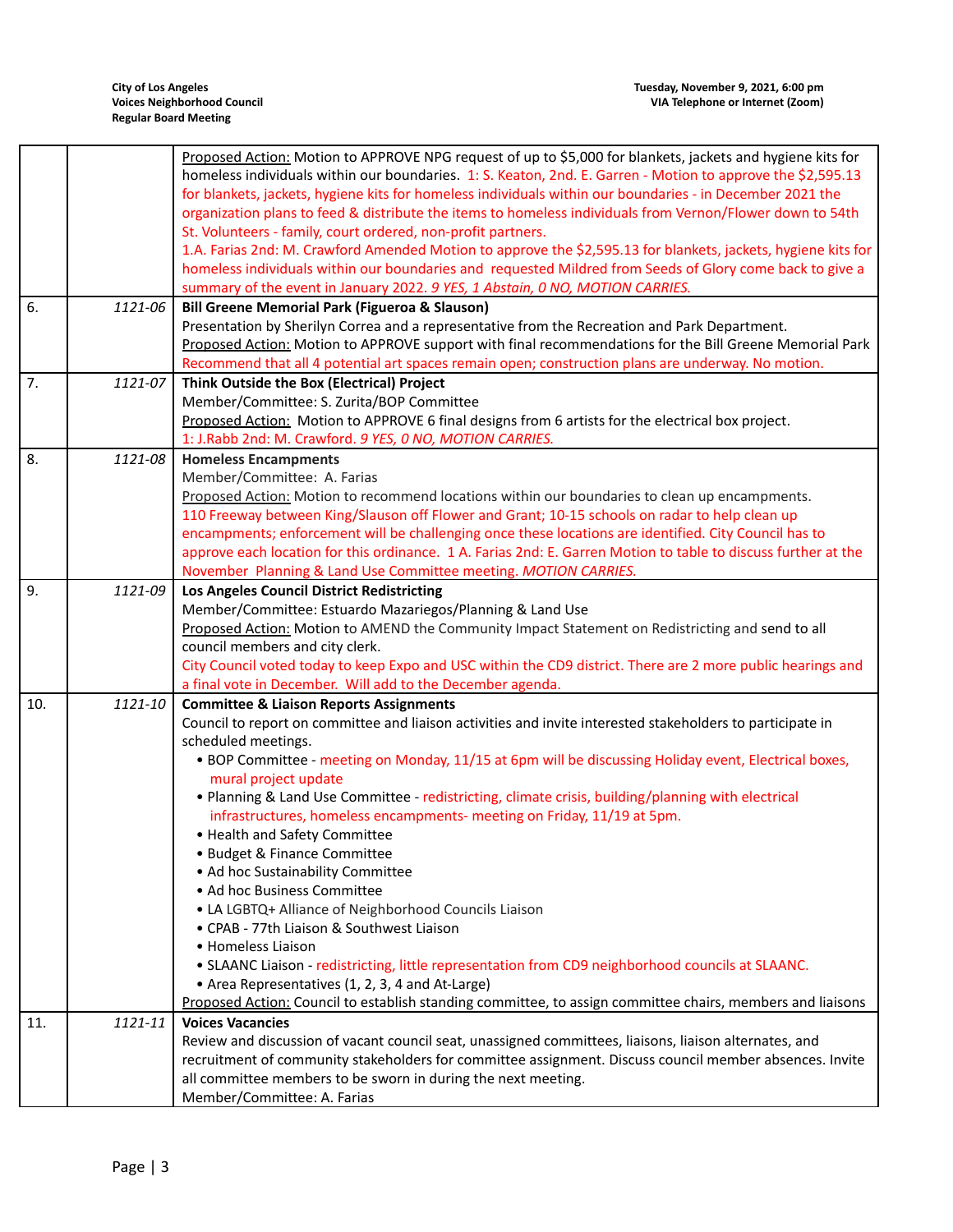|     |         | Proposed Action: 1) Council to appoint vacant board seats - Recording Secretary, Education Rep and Youth<br>Rep                                                                                                                                                                 |
|-----|---------|---------------------------------------------------------------------------------------------------------------------------------------------------------------------------------------------------------------------------------------------------------------------------------|
| 12. | 1121-12 | <b>General Board Announcements on Non-Agenda Items (Not for Discussion)</b><br>• Voices NC Board Member Training Updates - Anti-bias training on Cornerstone to be completed by<br>11/30/21.<br>. Holiday Event w/ CD9 - Friday, December 17th from 3-5pm at Julian Dixon Park. |

# **ADJOURNMENT @8:40pm**

As a covered entity under Title II of the Americans with Disabilities Act, the City of Los Angeles does not discriminate on the basis of disability and upon request will provide reasonable accommodation to ensure equal access to its programs, services, and activities. Sign language interpreters, assistive listening devices, or other auxiliary aids and/or services may be provided upon request. To ensure availability of services, please make your request at least 3 business days (72 hours) prior to the meeting by contacting the Department of Neighborhood Empowerment by calling (213) 978-1551 or email: NCsupport@lacity.org

**PUBLIC POSTING OF AGENDAS** – Neighborhood Council agendas are posted for public review as follows:

- Vermont Square Library, 1201 W. 48th St. Los Angeles, CA 90037
- [www.voicesnc.org](http://www.voicesnc.org)
- You can also receive our agendas via email by subscribing to L.A. City's Early [Notification](https://www.lacity.org/government/subscribe-agendasnotifications/neighborhood-councils) System (ENS)

# **NOTICE TO PAID REPRESENTATIVES-**

If you are compensated to monitor, attend, or speak at this meeting, City law may require you to register as a lobbyist and report your activity. See Los Angeles Municipal Code Section 48.01 et seq. More information is available at ethics.lacity.org/lobbying.. For assistance, please contact the Ethics Commission at (213) 978-1960 or [ethics.commission@lacity.org](mailto:ethics.commission@lacity.org).

### **PUBLIC ACCESS OF RECORDS**

In compliance with Government Code section 54957.5, non-exempt writings that are distributed to a majority or all of the board in advance of a meeting may be viewed at our website: [www.VoicesNC.org](http://www.voicesnc.org) or at the scheduled meeting. In addition if you would like a copy of any record related to an item on the agenda, please contact 323-285-1877 or email at: [VoicesNC90037@gmail.com.](mailto:VoicesNC90037@gmail.com)

### **RECONSIDERATION AND GRIEVANCE PROCESS**

For information on the Voices NC's process for board action reconsideration, stakeholder grievance policy, or any other procedural matters related to this Council, please consult the Voices NC Bylaws. The Bylaws are available at our Board meetings and at [www.VoicesNC.org](http://www.voicesnc.org).

### **Voices NC Council Vacancy**

Interested stakeholders can email a Letter of Intent to [chair@voicesnc.org](mailto:chair@voicesnc.org). Additional information about Voices NC is available at [https://VoicesNC.org](https://protect-us.mimecast.com/s/E5C9CqxMrGcYVDosZ0ERi).

| Council Vacancy                                                                                           | <b>Description</b>                                                                  |
|-----------------------------------------------------------------------------------------------------------|-------------------------------------------------------------------------------------|
| The Recording Secretary records the minutes of each regular and special board<br>  1. Recording Secretary |                                                                                     |
|                                                                                                           | meeting, maintain and archive all regular and special board meeting records. Make a |
|                                                                                                           | record of each meeting available to the public and the Board by suitable means in a |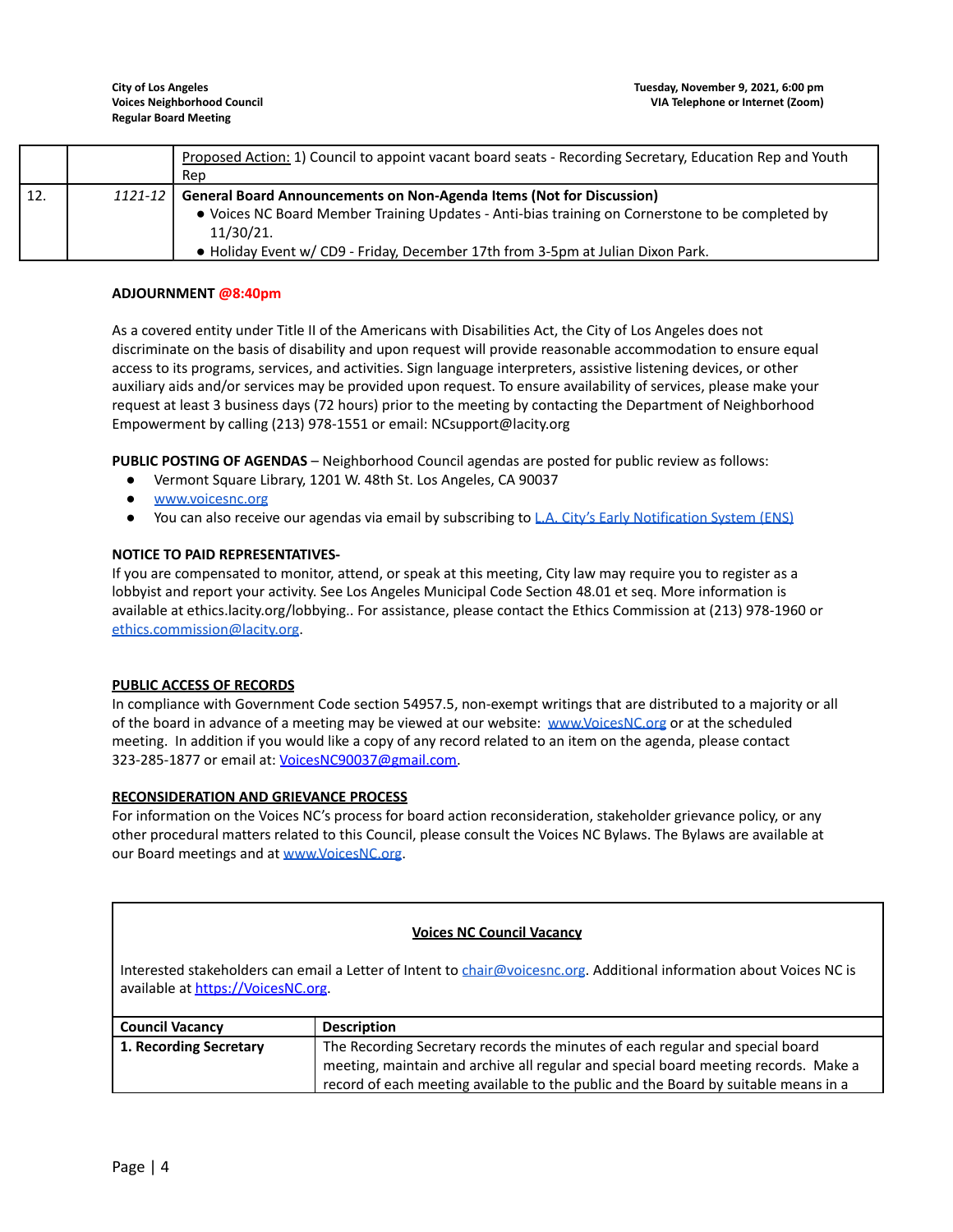|                             | timely manner. The Recording Secretary may delegate a person to take minutes at a<br>meeting in the event of an absence.                                                                                                                                                                                                                                                                                                                                                                                                                                          |
|-----------------------------|-------------------------------------------------------------------------------------------------------------------------------------------------------------------------------------------------------------------------------------------------------------------------------------------------------------------------------------------------------------------------------------------------------------------------------------------------------------------------------------------------------------------------------------------------------------------|
| 2. Education Representative | The Education Representative represents the interest of students and educators within<br>our community. This representative should be informed on the issues and concerns<br>related to educational organizations and institutions within Voices Neighborhood<br>Council boundaries.                                                                                                                                                                                                                                                                              |
| 3. Youth Representative     | The Youth Representative is appointed by the Board and must be at least sixteen (16)<br>years of age at the time of appointment. This representative should be informed on the<br>issues and concerns related to area youth and/or youth culture. If the appointed Youth<br>Representative is less than eighteen (18) years of age, the person is excluded from<br>voting on the (1) expenditure of Voices Neighborhood Council funds; (2) the hiring or<br>firing of staff of the Voices Neighborhood Council; or (3) entering into contracts and<br>agreements. |

| <b>Voices NC Council Liaisons</b> |                                       |                        |                         |
|-----------------------------------|---------------------------------------|------------------------|-------------------------|
| <b>Council Liaison</b>            | <b>Meeting Time</b>                   | <b>Assigned Member</b> | <b>Alternate Member</b> |
| 1. SLAANC                         | Third Thursday of the month (6:30pm)  | <b>Albert Farias</b>   | Matthew Crawford        |
| 2. LAPD 77 <sup>th</sup> C-PAB    | Second Thursday of the month (6:00pm) | Jaime Rabb             | <b>Matthew Crawford</b> |
| 3. LAPD Southwest C-PAB           | First Monday of the month (6:30pm)    |                        |                         |
| 4. Homelessness                   | Every Other Month (TBD) (6:30pm)      | Elizabeth Ebow         |                         |
| 5. Resilience/Disaster            | <b>TBD</b>                            |                        |                         |
| <b>Preparedness</b>               |                                       |                        |                         |
| 6. Budget Advocate                | First Monday of the month (7:00pm)    |                        |                         |
| 7. Neighborhood Council           | <b>TBD</b>                            |                        |                         |
| <b>Sustainability Alliance</b>    |                                       |                        |                         |

# **Voices NC Council Financial Responsibilities**

| <b>Primary Signer</b> | <sup>2<sup>nd</sup> Signer</sup> | <b>Alternate Signer</b> | 1 <sup>st</sup> Bankcard holder | 2 <sup>nd</sup> Bankcard holder |
|-----------------------|----------------------------------|-------------------------|---------------------------------|---------------------------------|
| . Nieto (Treasurer)   | A. Farias                        | Rabb                    | A. Farias                       | Rabb                            |

### **Voices NC Standing Committees**

All meetings are open to the public and will be posted on [www.empowerla.org](http://www.empowerla.org). All meetings will be held at Vermont Square Library unless otherwise posted. For more about Voices NC Standing Committees refer to Bylaws, Article VI, and *Section 1.*

| <b>Standing</b>   | <b>Assigned Council</b> | <b>Description</b>                                                          |
|-------------------|-------------------------|-----------------------------------------------------------------------------|
| <b>Committees</b> | <b>Member</b>           |                                                                             |
| 1. Arts, Parks, & |                         | The Arts, Parks and Recreation Committee will have the responsibility to    |
| Recreation        |                         | discuss issues, promote partnerships on projects and brainstorm ideas to    |
|                   |                         | encourage greater community involvement and support. The Arts, parks        |
|                   |                         | and Recreation Committee will explore issues and ideas in order to define   |
|                   |                         | community identity and values by giving voice to its citizens and providing |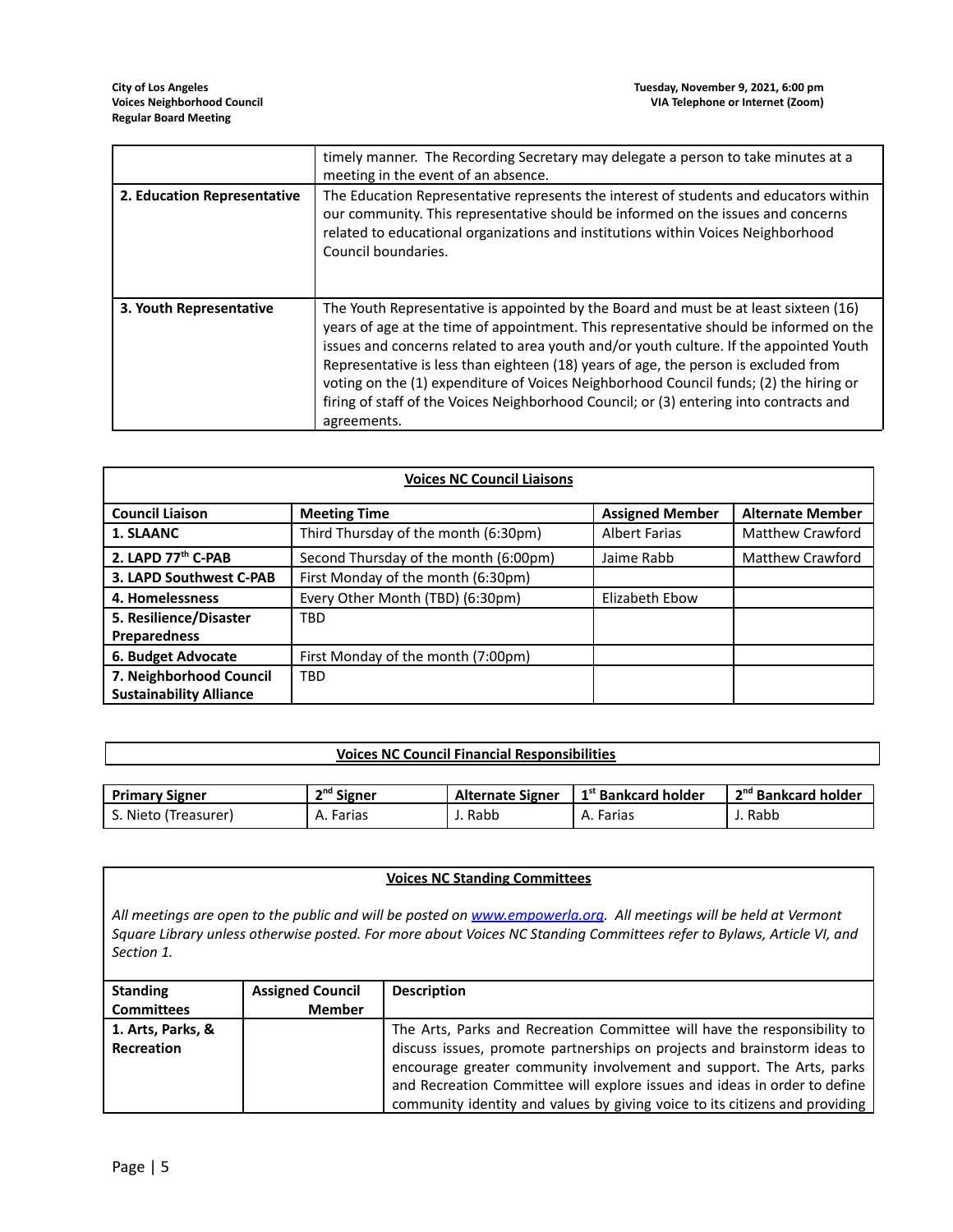|                                  | a form for group action and expression. The committee submits reports of<br>meetings in written form and makes recommendations to the Board for<br>action. The Chair selects meeting site, date and time and meets as directed<br>in these Bylaws.                                                                                                                                                                                                                                                                                                                                                                                                                                                                               |
|----------------------------------|----------------------------------------------------------------------------------------------------------------------------------------------------------------------------------------------------------------------------------------------------------------------------------------------------------------------------------------------------------------------------------------------------------------------------------------------------------------------------------------------------------------------------------------------------------------------------------------------------------------------------------------------------------------------------------------------------------------------------------|
| 2. Budget &<br><b>Finance</b>    | The Budget and Finance Committee Investigate and pursue sources of<br>income and funding. Make an initial review of project proposals and<br>provide a report to the VNC board with recommendations. Generate a<br>budget for each fiscal year, showing planned income and expenditures.<br>And, maintain the Council budget current and report any issues to the<br>Board.                                                                                                                                                                                                                                                                                                                                                      |
| 3. Outreach                      | The Outreach Committee shall be charged with continuing to outreach to<br>the VNC stakeholders by utilizing any acceptable and Board approved<br>forms of media (e.g. flyers, newsletters, print, television/electronic media,<br>signs, banners, website, etc.) to inform stakeholders regarding projects and<br>events. The content and method of distribution must be pre-approved by<br>the Board.                                                                                                                                                                                                                                                                                                                           |
| 4. Planning & Land<br><b>Use</b> | The Planning & Land Use Committee shall review, take public input, report<br>on and make recommendations of actions to the Board on any land use,<br>beautification, and planning issues affecting the community in order to<br>improve the health and quality of life of its citizens. The committee also<br>reviews and recommends action regarding building development projects<br>requiring land use permits within the VNC boundaries; advocates positions<br>on land use and building design for the betterment of the community; and<br>considers and provides recommendations to Council on other topics, such<br>as rezoning, applications, development permits, and any subdivision that<br>require council approval. |
| <b>5. Senior Services</b>        | The Senior Services Committee addresses the needs of senior citizens in<br>the community and provides an environment where seniors can discuss<br>current issues, share ideas and voice their concerns. The committee will be<br>supportive of programs and services that provide seniors with maximum<br>vitality and independence. It will identify, monitor and address issues that<br>have impact upon seniors' quality of life. The committee will promote<br>"Healthy Aging" by creating an environment where individual differences<br>and needs are recognized; by promoting multicultural awareness,<br>understanding and interaction; and by serving as a bridge to access<br>government information and resources.    |
| 6. Youth &<br><b>Education</b>   | The Youth & Education Committee addresses the issues, concerns,<br>programs and services related to the education of children, youth and<br>adults and developing specific strategies and policies for influencing and<br>achieving constructive outcomes within schools, classrooms, and other<br>education/learning centers that serve the Voices community. Additionally,<br>this committee has the general responsibility to discuss issues, foster<br>collaboration on projects, and brainstorm ideas to encourage greater<br>community involvement/support and participation.                                                                                                                                              |